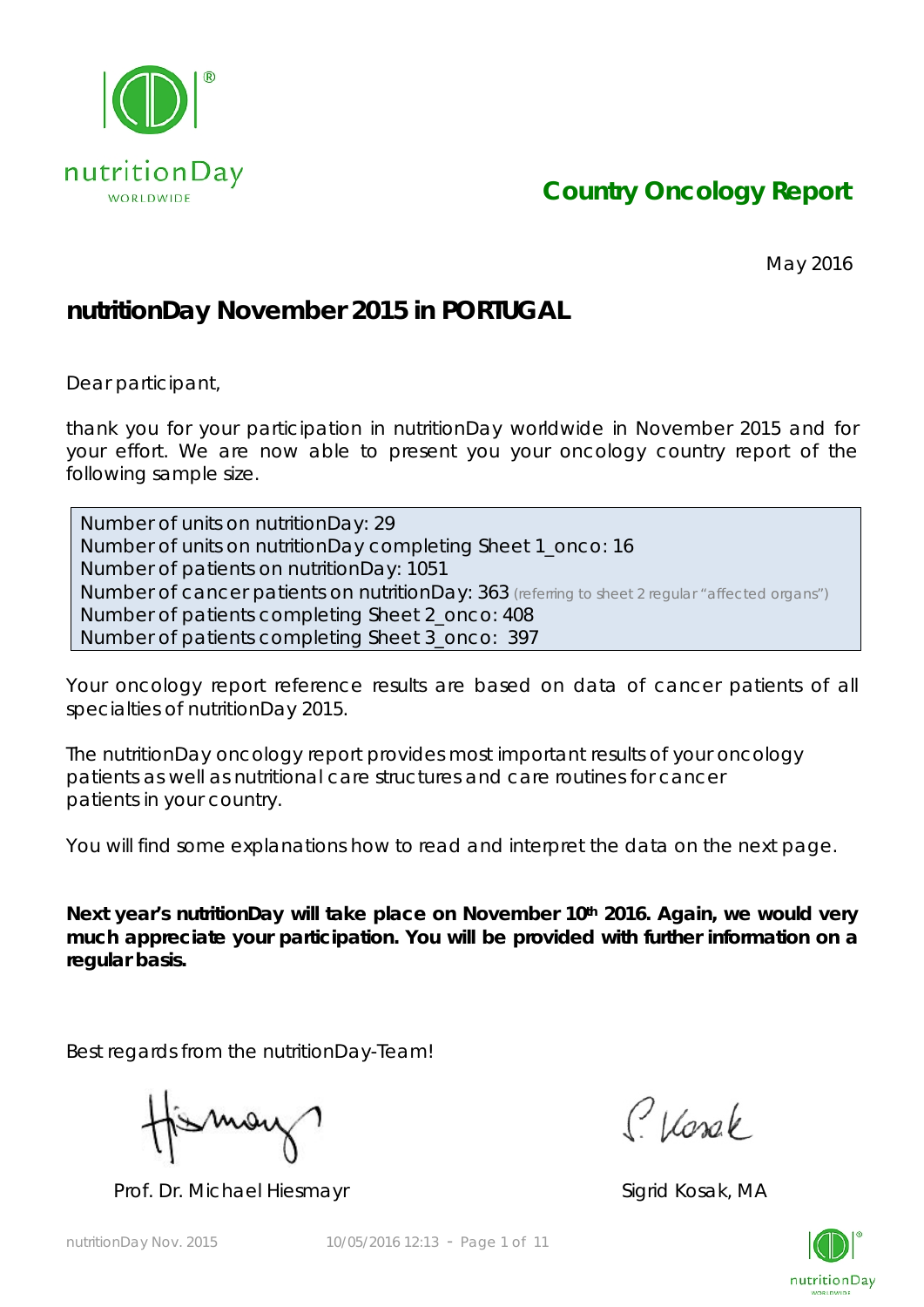| UNITS REPORT ("Sheet 1"):                                                                                                                                                         |                                                             | YOUR RESULTS REFERENCE RESULTS                                                     |
|-----------------------------------------------------------------------------------------------------------------------------------------------------------------------------------|-------------------------------------------------------------|------------------------------------------------------------------------------------|
| Number of units with cancer patients:                                                                                                                                             | 16                                                          | 275                                                                                |
| Computerized system in hospital:                                                                                                                                                  | 16 units (100%) YES                                         | 262 units (95%) YES                                                                |
| Nutritional treatment of cancer patients is part of<br>overall care plan                                                                                                          | 15 units (94%) YES                                          | 245 units (89%) YES                                                                |
| Nutritional treatment is considered<br>Routinely<br>When patient asks<br>When body weight loss > 10%<br>During palliative phase<br>Other<br>Missing                               | 14 (87.5%)<br>2(12.5%)<br>4 (25.0%)<br>2(12.5%)<br>1(6.25%) | 171 (62.2%)<br>87 (31.6%)<br>100 (36.4%)<br>79 (28.7%)<br>30 (10.9%)<br>23 (8.36%) |
| Nutritional treatment is not part of the comprehensive                                                                                                                            |                                                             |                                                                                    |
| approach due to<br>Lack of evidence<br>No knowledge of the field<br>No reimbursement<br>It feeds the tumour                                                                       |                                                             | 6(2.18%)<br>11 (4.00%)<br>$8(2.91\%)$                                              |
| Other                                                                                                                                                                             |                                                             | 16 (5.82%)                                                                         |
| Nutritional therapy used for cancer patients<br>Nutrition according to nutrition plan<br>Calculation of energy needs<br>Monitoring patients intake and use of oral<br>supplements | $8(50.0\%)$<br>6(37.5%)<br>16 (100%)                        | 195 (70.9%)<br>164 (59.6%)<br>242 (88.0%)                                          |
| None<br>Other<br>Missing                                                                                                                                                          |                                                             | 26 (9.45%)<br>6(2.18%)                                                             |
| Nutritional therapy is not used due to<br>Lack of evidence<br>Lack of experience<br>No reimbursement<br>Lack of dietitians<br>Lack of other experts<br>Other<br>Missing           | 1 (6.25%)                                                   | 2(0.73%)<br>5(1.82%)<br>6(2.18%)<br>$8(2.91\%)$<br>1(0.36%)<br>7(2.55%)            |
| Assessment of parameters in cancer patients &<br>methods used:                                                                                                                    |                                                             |                                                                                    |
| Anthropometry/Body composition:<br><b>Body weight</b><br>Regularly<br>At chemotherapy<br>When necessary<br><b>Never</b><br>Unknown<br>Missing                                     | 6 (37.5%)<br>1 (6.25%)<br>9(56.3%)                          | 170 (61.8%)<br>46 (16.7%)<br>52 (18.9%)<br>1(0.36%)<br>1(0.36%)<br>5(1.82%)        |

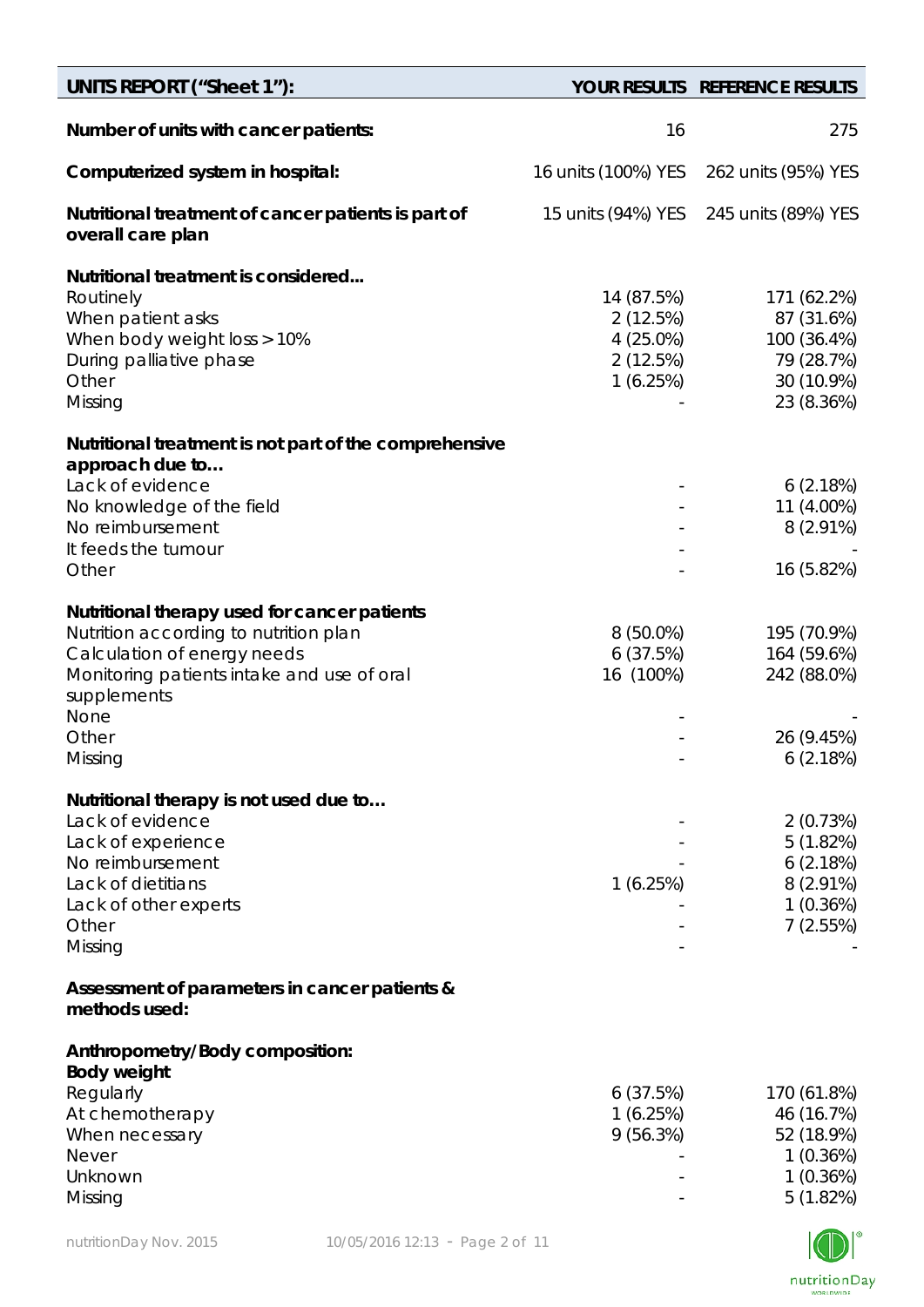| Anthropometrics (circumference) |                                 |             |                           |
|---------------------------------|---------------------------------|-------------|---------------------------|
| Regularly                       |                                 |             | 25 (9.09%)<br>9(3.27%)    |
| At chemotherapy                 |                                 |             |                           |
| When necessary                  |                                 | $4(25.0\%)$ | 89 (32.4%)                |
| <b>Never</b>                    |                                 | 12 (75.0%)  | 122 (44.4%)               |
| Unknown                         |                                 |             | $8(2.91\%)$               |
| Missing                         |                                 |             | 22 (8.00%)                |
| <b>BIA</b>                      |                                 |             |                           |
| Regularly                       |                                 |             | 3(1.09%)                  |
| At chemotherapy                 |                                 |             |                           |
| When necessary                  |                                 | 1(6.25%)    | 68 (24.7%)                |
| <b>Never</b>                    |                                 | 15 (93.8%)  | 162 (58.9%)               |
| Unknown                         |                                 |             | 18 (6.55%)                |
| Missing                         |                                 |             | 24 (8.73%)                |
| <b>CT SCAN</b>                  |                                 |             |                           |
| Regularly                       |                                 |             | 10 (3.64%)                |
| At chemotherapy                 |                                 |             |                           |
| When necessary                  |                                 |             | 84 (30.5%)                |
| <b>Never</b>                    |                                 | 14 (87.5%)  | 139 (50.5%)               |
| Unknown                         |                                 | 2(12.5%)    | 14 (5.09%)                |
| Missing                         |                                 |             | 28 (10.2%)                |
|                                 |                                 |             |                           |
| <b>DEXA</b>                     |                                 |             |                           |
| Regularly                       |                                 |             | 3(1.09%)                  |
| At chemotherapy                 |                                 |             | 2(0.73%)                  |
| When necessary                  |                                 |             | 60 (21.8%)                |
| <b>Never</b>                    |                                 | 15 (93.8%)  | 159 (57.8%)               |
| Unknown                         |                                 | 1(6.25%)    | 20 (7.27%)                |
| Missing                         |                                 |             | 31 (11.3%)                |
| Other (body composition)        |                                 |             |                           |
| Regularly                       |                                 |             | 6(2.18%)                  |
| At chemotherapy                 |                                 |             |                           |
| When necessary                  |                                 |             | 24 (8.73%)                |
| <b>Never</b>                    |                                 | 10 (62.5%)  | 85 (30.9%)                |
| Unknown                         |                                 | $4(25.0\%)$ | 34 (12.4%)                |
| Missing                         |                                 | 2(12.5%)    | 126 (45.8%)               |
|                                 |                                 |             |                           |
| <b>Body function:</b>           |                                 |             |                           |
| Handgrip                        |                                 |             |                           |
| Regularly                       |                                 |             | 15 (5.45%)                |
| At chemotherapy                 |                                 |             | 1(0.36%)                  |
| When necessary<br><b>Never</b>  |                                 |             | 62 (22.5%)                |
|                                 |                                 | 14 (87.5%)  | 167 (60.7%)               |
| Unknown<br>Missing              |                                 | 2(12.5%)    | $8(2.91\%)$<br>22 (8.00%) |
|                                 |                                 |             |                           |
| 6-minutes walking test          |                                 |             |                           |
| Regularly                       |                                 |             | 4(1.45%)                  |
| At chemotherapy                 |                                 |             | 2(0.73%)                  |
| When necessary                  |                                 | 1(6.25%)    | 53 (19.3%)                |
| <b>Never</b>                    |                                 | 13 (81.3%)  | 182 (66.2%)               |
| Unknown                         |                                 | 2(12.5%)    | 7(2.55%)                  |
| nutritionDay Nov. 2015          | 10/05/2016 12:13 - Page 3 of 11 |             |                           |

 $\underset{\scriptscriptstyle{\text{WORLOWIDE}}} {\text{nutritionDay}}$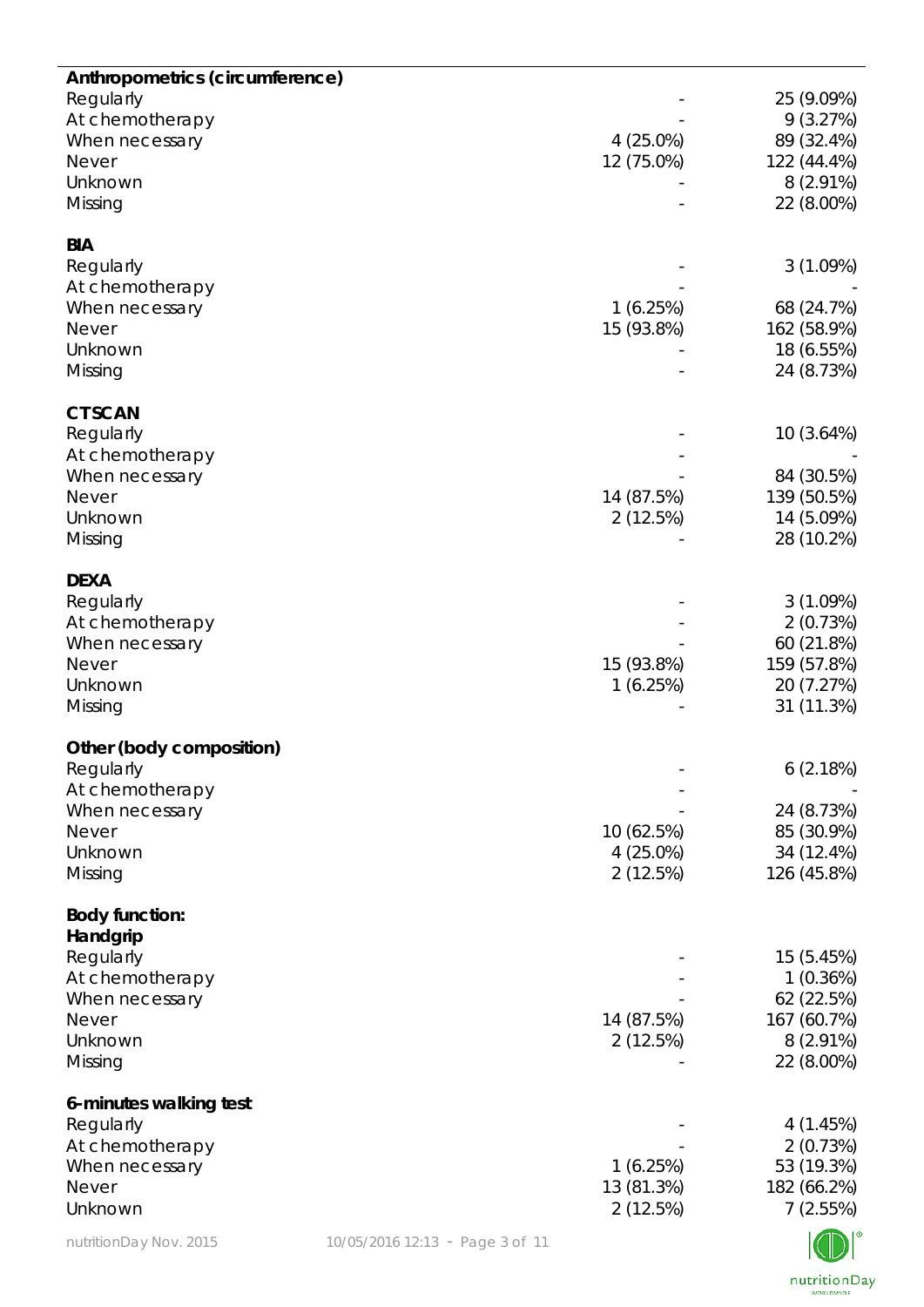| Missing                              |                                 |             | 27 (9.82%)  |
|--------------------------------------|---------------------------------|-------------|-------------|
| Other (body function)                |                                 |             |             |
| Regularly                            |                                 |             | 2(0.73%)    |
| At chemotherapy                      |                                 |             | 1(0.36%)    |
| When necessary                       |                                 |             | 28 (10.2%)  |
| <b>Never</b>                         |                                 | 11 (68.8%)  | 109 (39.6%) |
| Unknown                              |                                 | 5(31.3%)    | 32 (11.6%)  |
| Missing                              |                                 |             | 103 (37.5%) |
| Nutritional requirements, calculated |                                 |             |             |
| Regularly                            |                                 | $4(25.0\%)$ | 71 (25.8%)  |
| At chemotherapy                      |                                 |             | 4(1.45%)    |
| When necessary                       |                                 | 11 (68.8%)  | 113 (41.1%) |
| <b>Never</b>                         |                                 | 1(6.25%)    | 29 (10.5%)  |
| Unknown                              |                                 |             | 5(1.82%)    |
| Missing                              |                                 |             | 53 (19.3%)  |
| <b>Nutritional intake:</b>           |                                 |             |             |
| Every meal                           |                                 |             |             |
| Regularly                            |                                 | 3(18.8%)    | 66 (24.0%)  |
| At chemotherapy                      |                                 |             | 2(0.73%)    |
| When necessary                       |                                 | 12 (75.0%)  | 117 (42.5%) |
| <b>Never</b>                         |                                 | 1(6.25%)    | 40 (14.5%)  |
| Unknown                              |                                 |             | $8(2.91\%)$ |
| Missing                              |                                 |             | 42 (15.3%)  |
| 1 meal per day                       |                                 |             |             |
| Regularly                            |                                 | 1(6.25%)    | 20 (7.27%)  |
| At chemotherapy                      |                                 |             | 1(0.36%)    |
| When necessary                       |                                 | 5(31.3%)    | 66 (24.0%)  |
| <b>Never</b>                         |                                 | 1(6.25%)    | 65 (23.6%)  |
| Unknown                              |                                 | 1(6.25%)    | 18 (6.55%)  |
| Missing                              |                                 | $8(50.0\%)$ | 105 (38.2%) |
| 2 meals per day                      |                                 |             |             |
| Regularly                            |                                 |             | 17 (6.18%)  |
| At chemotherapy                      |                                 |             | 2(0.73%)    |
| When necessary                       |                                 | 6(37.5%)    | 66 (24.0%)  |
| <b>Never</b>                         |                                 | 1(6.25%)    | 69 (25.1%)  |
| Unknown                              |                                 | 1(6.25%)    | 18 (6.55%)  |
| Missing                              |                                 | $8(50.0\%)$ | 103 (37.5%) |
| 24h recall                           |                                 |             |             |
| Regularly                            |                                 | 6(37.5%)    | 48 (17.5%)  |
| At chemotherapy                      |                                 |             | 2(0.73%)    |
| When necessary                       |                                 | 3(18.8%)    | 85 (30.9%)  |
| <b>Never</b>                         |                                 |             | 50 (18.2%)  |
| Unknown                              |                                 |             | 14 (5.09%)  |
| Missing                              |                                 | 7(43.8%)    | 76 (27.6%)  |
| Other (nutritional intake)           |                                 |             |             |
| Regularly                            |                                 |             | 12 (4.36%)  |
| At chemotherapy                      |                                 |             | 1(0.36%)    |
| When necessary                       |                                 | 1(6.25%)    | 36 (13.1%)  |
| nutritionDay Nov. 2015               | 10/05/2016 12:13 - Page 4 of 11 |             |             |

NU I nutritionDay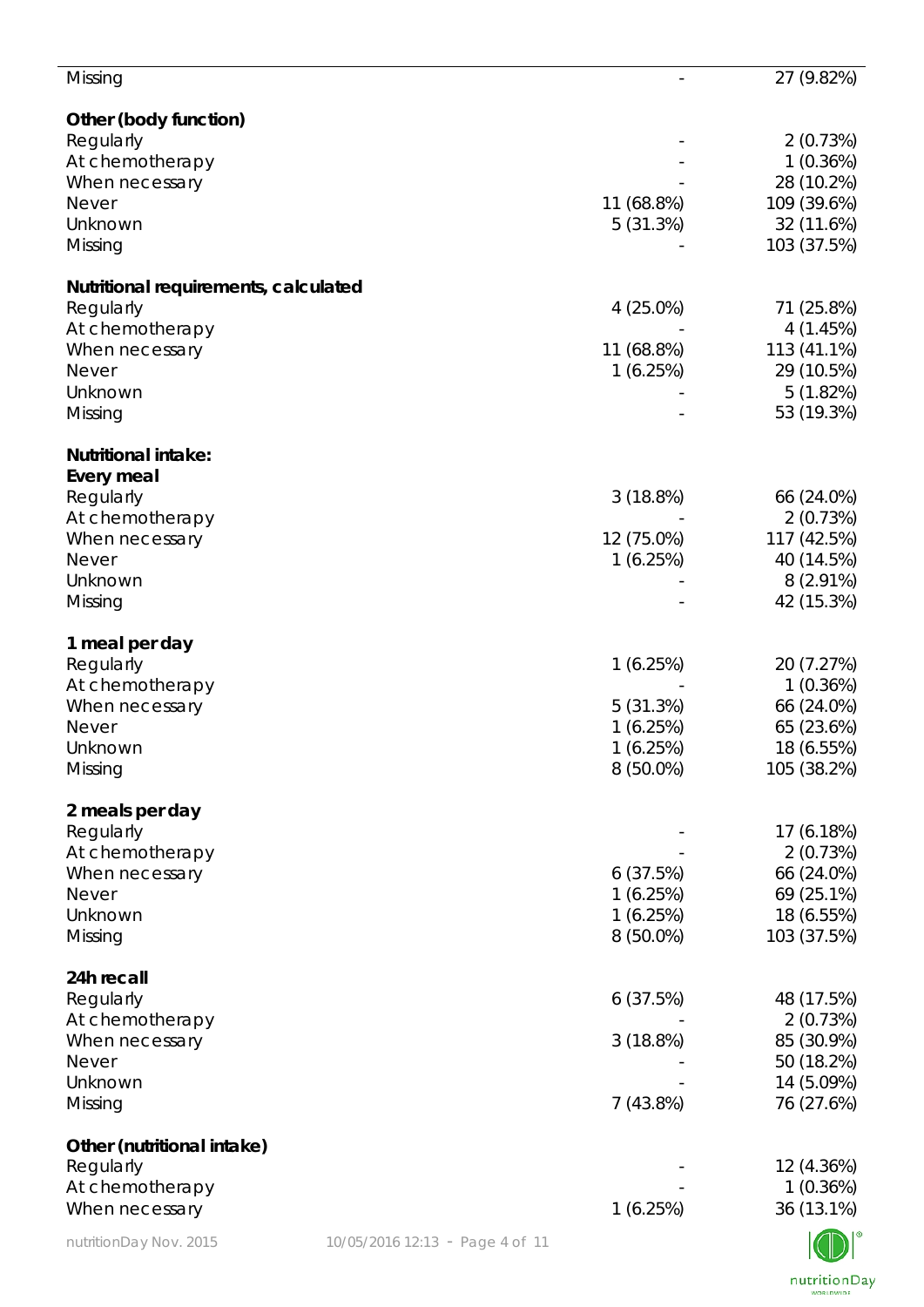| <b>Never</b>                 | 3(18.8%)    | 58 (21.1%)  |
|------------------------------|-------------|-------------|
| Unknown                      | 2(12.5%)    | 26 (9.45%)  |
| Missing                      | 10 (62.5%)  | 142 (51.6%) |
|                              |             |             |
| Questionnaire completed by   |             |             |
| Dietitian                    | $8(50.0\%)$ | 100 (36.4%) |
| <b>Nurse</b>                 |             | 105 (38.2%) |
| Physician                    | $8(50.0\%)$ | 43 (15.6%)  |
| <b>Nutritional scientist</b> |             | 19 (6.91%)  |
| Other                        |             | 4(1.45%)    |
| Missing                      |             | 4(1.45%)    |
|                              |             |             |

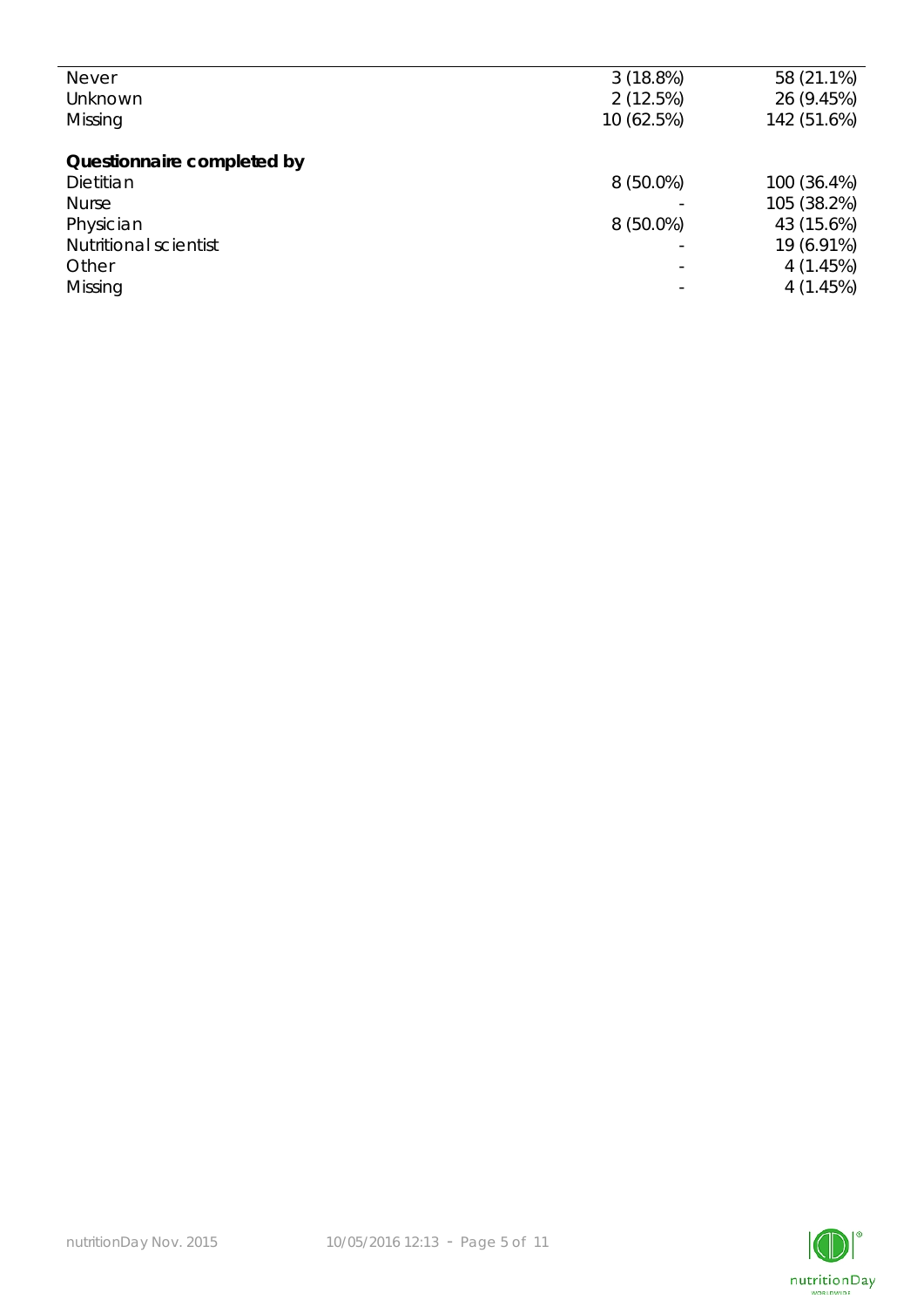| <b>PATIENTS REPORT ("Sheet 2"):</b>           |                                 |                                | YOUR RESULTS REFERENCE RESULTS  |
|-----------------------------------------------|---------------------------------|--------------------------------|---------------------------------|
| Number of patients completing Sheet 2_onco:   |                                 | 408                            | 2607                            |
|                                               |                                 |                                |                                 |
| Demographic data:                             |                                 |                                |                                 |
| Age (years)                                   |                                 | 64 [22-100]                    | 65 [3-105]                      |
| Female gender<br>Weight (kg)                  |                                 | 197 (48.3%)<br>$66.9 \pm 14.8$ | 1167 (44.8%)<br>$68.0 \pm 17.1$ |
| Height (cm)                                   |                                 | $163.8 \pm 10.4$               | $166.2 \pm 10.3$                |
| BMI (kg/m2)                                   |                                 | $24.9 \pm 5.0$                 | $24.4 \pm 5.2$                  |
| Outpatient (o)/Ward (w)                       |                                 |                                |                                 |
| Outpatient(o)                                 |                                 | 1(0.25%)                       | 22 (0.84%)                      |
| Ward (w)                                      |                                 | 407 (99.8%)                    | 2580 (99.0%)                    |
| Missing                                       |                                 |                                | 5(0.19%)                        |
| <b>Goal of Therapy</b>                        |                                 |                                |                                 |
| Curative                                      |                                 | 286 (70.1%)                    | 1402 (53.8%)                    |
| Palliative                                    |                                 | 106 (26.0%)                    | 1006 (38.6%)                    |
| Terminal                                      |                                 | 12 (2.94%)                     | 113 (4.33%)                     |
| Missing                                       |                                 | 4(0.98%)                       | 86 (3.30%)                      |
| <b>Reason for admission</b>                   |                                 |                                |                                 |
| <b>Clinical diagnostics</b>                   |                                 | 24 (5.88%)                     | 355 (13.6%)                     |
| Therapy                                       |                                 | 133 (32.6%)                    | 1228 (47.1%)                    |
| Surgery related                               |                                 | 79 (19.4%)                     | 423 (16.2%)                     |
| Treatment complications<br>Poor health status |                                 | 143 (35.0%)                    | 365 (14.0%)                     |
| Independent care difficult                    |                                 | 29 (7.11%)<br>4(0.98%)         | 418 (16.0%)<br>38 (1.46%)       |
| Missing                                       |                                 |                                |                                 |
| Present cancer diagnosis                      |                                 |                                |                                 |
| <b>Breast</b>                                 |                                 | 50 (12.3%)                     | 180 (6.90%)                     |
| Colon, rectum                                 |                                 | 77 (18.9%)                     | 427 (16.4%)                     |
| Prostate                                      |                                 | 12 (2.94%)                     | 98 (3.76%)                      |
| Lung                                          |                                 | 21 (5.15%)                     | 312 (12.0%)                     |
| Skin                                          |                                 | 13 (3.19%)                     | 35 (1.34%)                      |
| Kidney/bladder                                |                                 | 37 (9.07%)                     | 126 (4.83%)                     |
| Gastric/oesophageal                           |                                 | 51 (12.5%)                     | 274 (10.5%)                     |
| Pancreas                                      |                                 | 10 (2.45%)<br>27 (6.62%)       | 126 (4.83%)<br>165 (6.33%)      |
| Lymphoma<br>Ears nose throat (ENT)            |                                 | 25 (6.13%)                     | 171 (6.56%)                     |
| Leukaemia                                     |                                 | 15 (3.68%)                     | 163 (6.25%)                     |
| <b>Genital tract</b>                          |                                 | 22 (5.39%)                     | 121 (4.64%)                     |
| Liver                                         |                                 | 2(0.49%)                       | 123 (4.72%)                     |
| Sarcoma                                       |                                 | 9(2.21%)                       | 41 (1.57%)                      |
| <b>Brain</b>                                  |                                 | 3(0.74%)                       | 54 (2.07%)                      |
| Testicular                                    |                                 | 2(0.49%)                       | 17 (0.65%)                      |
| Other                                         |                                 | 47 (11.5%)                     | 257 (9.86%)                     |
| Missing                                       |                                 | 3(0.74%)                       | 108 (4.14%)                     |
| Time since diagnosis                          |                                 |                                |                                 |
| 0-2 months                                    |                                 | 121 (29.7%)                    | 777 (29.8%)                     |
| 3-5 months                                    |                                 | 52 (12.7%)                     | 412 (15.8%)                     |
| 6-12 months                                   |                                 | 49 (12.0%)                     | 388 (14.9%)                     |
| nutritionDay Nov. 2015                        | 10/05/2016 12:13 - Page 6 of 11 |                                |                                 |

nutritionDay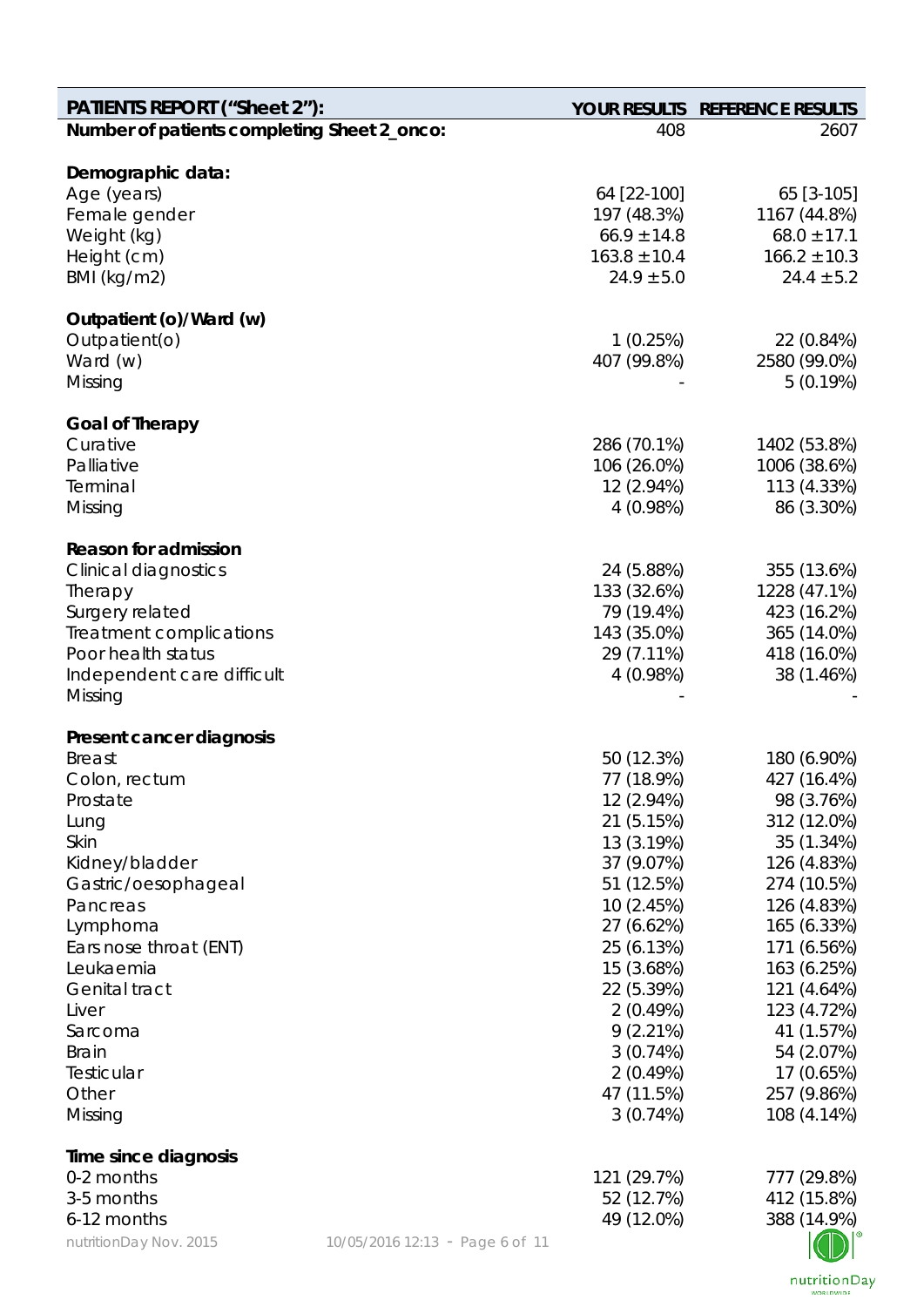| 1-2 years                                      | 37 (9.07%)   | 314 (12.0%)           |
|------------------------------------------------|--------------|-----------------------|
| 2-4 years                                      | 46 (11.3%)   | 232 (8.90%)           |
|                                                |              |                       |
| > 4 years                                      | 54 (13.2%)   | 268 (10.3%)           |
| Missing                                        | 44 (10.8%)   | 172 (6.60%)           |
|                                                |              |                       |
| Cancer staging                                 |              |                       |
| 0=Carcinoma in situ                            | 12 (2.94%)   | 90 (3.45%)            |
| I=Localized                                    | 54 (13.2%)   | 375 (14.4%)           |
| Il=Early locally advanced                      | 18 (4.41%)   | 345 (13.2%)           |
|                                                |              |                       |
| Ill=Late locally advanced                      | 25 (6.13%)   | 392 (15.0%)           |
| IV=Metastasised                                | 149 (36.5%)  | 955 (36.6%)           |
| Missing                                        | 150 (36.8%)  | 450 (17.3%)           |
|                                                |              |                       |
| Time since first therapy start                 |              |                       |
| No therapy                                     | 31 (7.60%)   | 187 (7.17%)           |
| Tumour staging/diagnosis                       | 21 (5.15%)   | 200 (7.67%)           |
| 0-2 months                                     | 105 (25.7%)  | 736 (28.2%)           |
| 3-5 months                                     |              |                       |
|                                                | 61 (15.0%)   | 345 (13.2%)           |
| 6-12 months                                    | 29 (7.11%)   | 338 (13.0%)           |
| 1-2 years                                      | 34 (8.33%)   | 232 (8.90%)           |
| 2-4 years                                      | 27 (6.62%)   | 176 (6.75%)           |
| > 4 years                                      | 50 (12.3%)   | 250 (9.59%)           |
|                                                |              |                       |
| Missing                                        | 52 (12.7%)   | 163 (6.25%)           |
| <b>Therapy situation</b>                       |              |                       |
|                                                | 23 (5.64%)   | 236 (9.05%)           |
| Diagnosis                                      |              |                       |
| Chemotherapy 1st line                          | 29 (7.11%)   | 488 (18.7%)           |
| Chemotherapy > 1st line                        | 21 (5.15%)   | 367 (14.1%)           |
| Radiotherapy                                   | 4 (0.98%)    | 272 (10.4%)           |
| Target therapy                                 | 23 (5.64%)   | 84 (3.22%)            |
|                                                |              |                       |
| Hormone therapy                                | 2(0.49%)     | 26 (1.00%)            |
| Palliative                                     | 67(16.4%)    | 359 (13.8%)           |
| Surgery                                        | 151 (37.0%)  | 504 (19.3%)           |
| Cancer related complications                   | $61(15.0\%)$ | 266 (10.2%)           |
| Therapy related complications                  | 35 (8.58%)   | 127 (4.87%)           |
|                                                |              |                       |
| Missing                                        | 4(0.98%)     | 153 (5.87%)           |
| <b>Infections</b>                              |              |                       |
| None                                           | 261 (64.0%)  | 1808 (69.4%)          |
|                                                |              |                       |
| Local                                          | 86 (21.1%)   | 381 (14.6%)           |
| General                                        | 21 (5.15%)   | 179 (6.87%)           |
| Missing                                        | 40 (9.80%)   | 239 (9.17%)           |
|                                                |              |                       |
| <b>Nutrition Treatment</b>                     |              |                       |
| No special diet                                | 242 (59.3%)  | 1080 (41.4%)          |
| Individualized diet plan                       | 33 (8.09%)   | 572 (21.9%)           |
| Energy rich/protein rich ONS                   | 14 (3.43%)   | 426 (16.3%)           |
| Enteral nutrition (via NGT/PEG)                | 6(1.47%)     | 128 (4.91%)           |
|                                                |              |                       |
| Parenteral nutrition                           | 16 (3.92%)   | 240 (9.21%)           |
| ONS enriched with special nutrients            | 7(1.72%)     | 88 (3.38%)            |
| Special nutrients (EPA, branched chained amino | 4(0.98%)     | 28 (1.07%)            |
| acids, glutamine, arginine, carnitine)         |              |                       |
|                                                |              |                       |
| Personal preferences                           | 41 (10.0%)   | 284 (10.9%)           |
| Counselling                                    | 1(0.25%)     | 355 (13.6%)           |
| Other                                          | 82 (20.1%)   | 202 (7.75%)           |
|                                                |              | $\sqrt{1-\lambda}$ 10 |

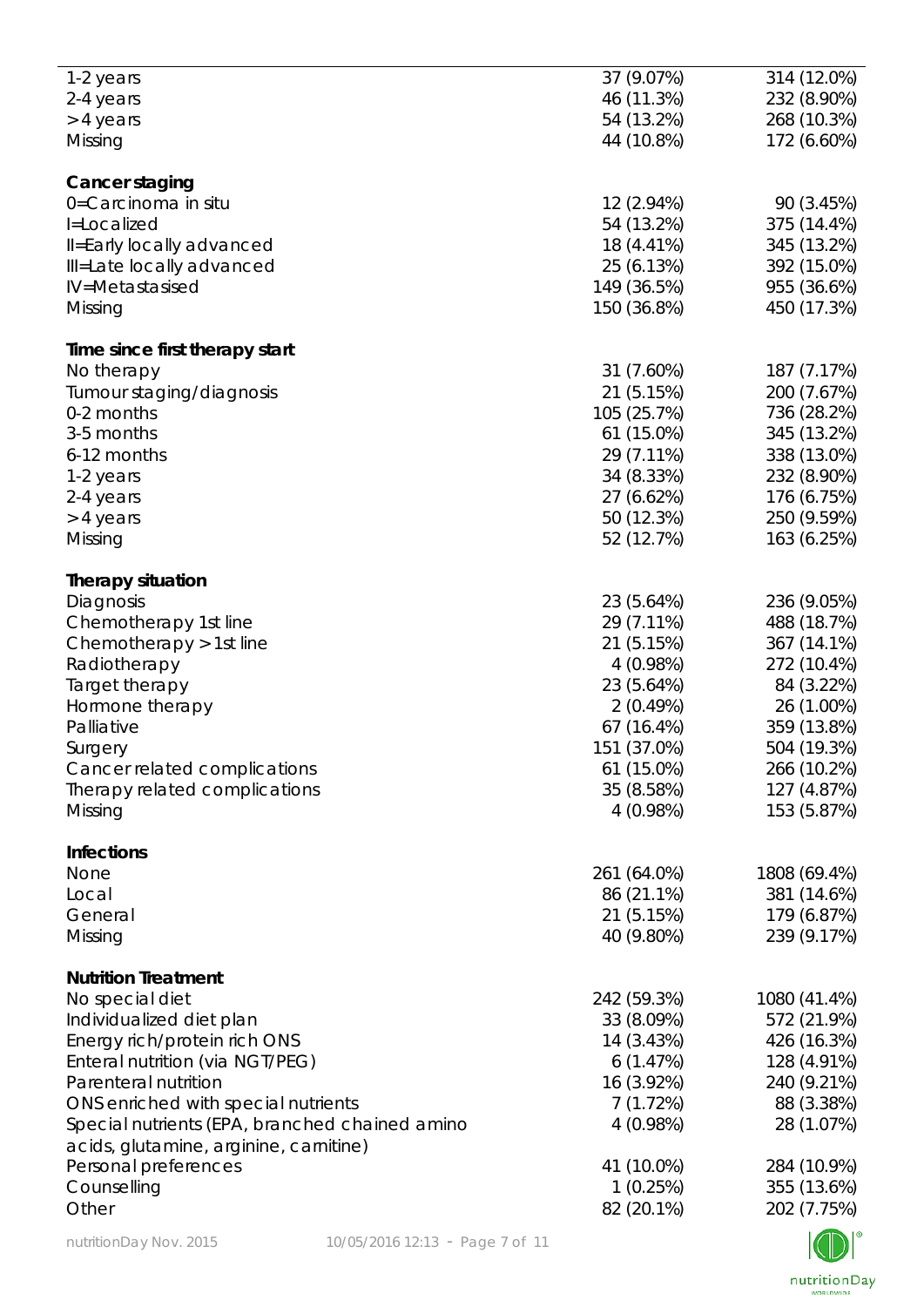## Missing the contract of the contract of the contract of the contract of the contract of the contract of the co

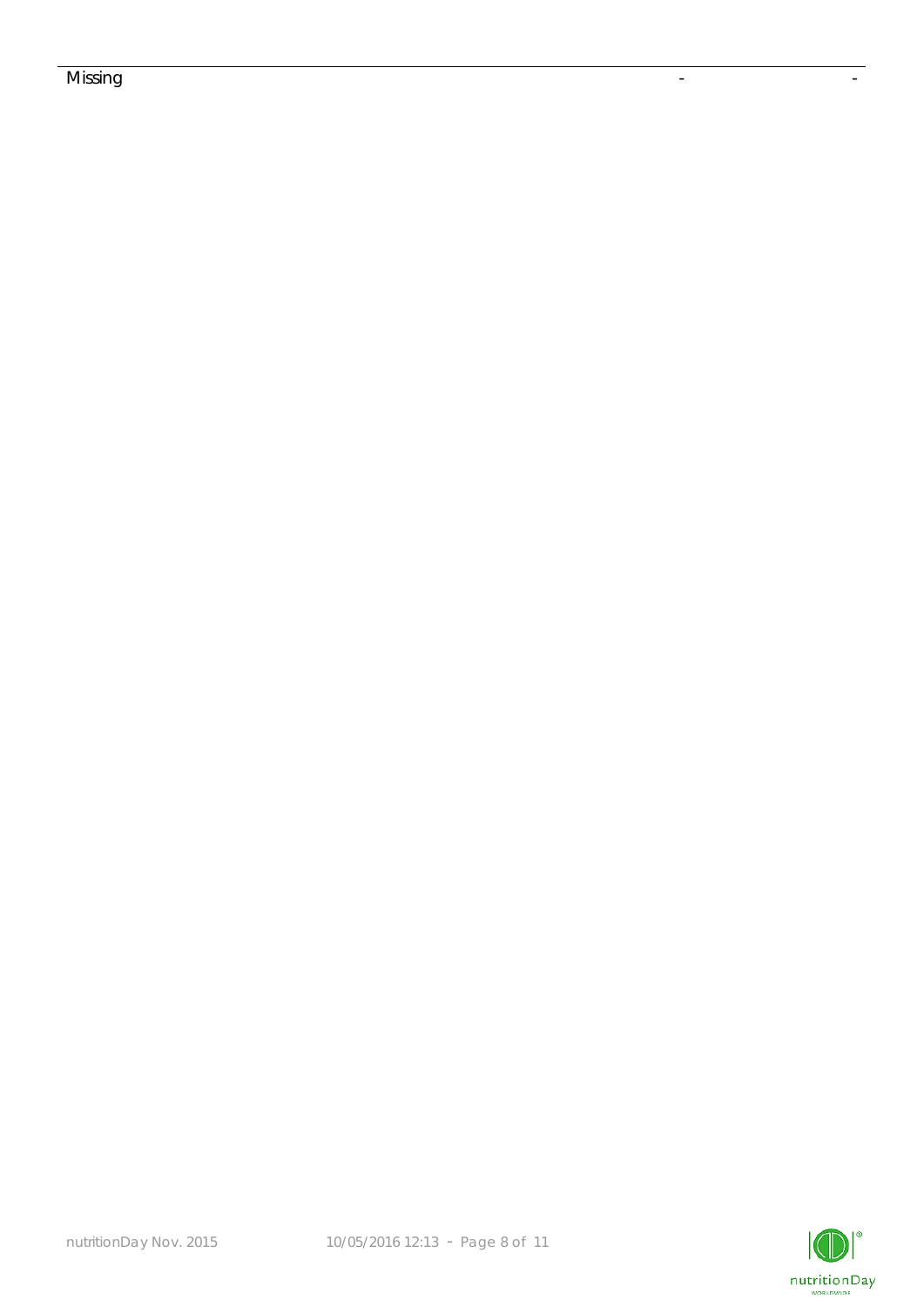| <b>PATIENTS REPORT ("Sheet 3"):</b>             |                                 |                           | YOUR RESULTS REFERENCE RESULTS |
|-------------------------------------------------|---------------------------------|---------------------------|--------------------------------|
| Number of patients completing Sheet 3_onco:     |                                 | 397                       | 2474                           |
| Body weight prior to becoming ill               |                                 | 73 [40-119]               | 73 [30-199]                    |
| Actual body weight                              |                                 | 67 [35-107]               | 67 [10-200]                    |
| Change in weight was                            |                                 |                           |                                |
| Intentional                                     |                                 | 4(0.98%)                  | 64 (2.45%)                     |
| Unintentional                                   |                                 | 136 (33.3%)               | 1489 (57.1%)                   |
| Weight is stable                                |                                 | 37 (9.07%)                | 318 (12.2%)                    |
| Missing                                         |                                 | 30 (7.35%)                | 111 (4.26%)                    |
| During the last week                            |                                 |                           |                                |
| Patients who have had pain:                     |                                 |                           |                                |
| Not at all<br>A little                          |                                 | 72 (17.6%)                | 709 (27.2%)<br>596 (22.9%)     |
| Quite a bit                                     |                                 | 75 (18.4%)<br>43 (10.5%)  | 419 (16.1%)                    |
| Very much                                       |                                 | 36 (8.82%)                | 332 (12.7%)                    |
| Missing                                         |                                 | 180 (44.1%)               | 530 (20.3%)                    |
|                                                 |                                 |                           |                                |
| Patients who needed a rest:                     |                                 |                           |                                |
| Not at all                                      |                                 | 52 (12.7%)                | 391 (15.0%)                    |
| A little                                        |                                 | 59 (14.5%)                | 592 (22.7%)                    |
| Quite a bit                                     |                                 | 68 (16.7%)                | 575 (22.1%)                    |
| Very much<br>Missing                            |                                 | 45 (11.0%)<br>182 (44.6%) | 488 (18.7%)<br>540 (20.7%)     |
|                                                 |                                 |                           |                                |
| Patients who felt weak:                         |                                 |                           |                                |
| Not at all                                      |                                 | 68 (16.7%)                | 420 (16.1%)                    |
| A little                                        |                                 | 56 (13.7%)                | 583 (22.4%)                    |
| Quite a bit                                     |                                 | 47 (11.5%)                | 535 (20.5%)                    |
| Very much                                       |                                 | 54 (13.2%)                | 499 (19.1%)                    |
| Missing                                         |                                 | 181 (44.4%)               | 544 (20.9%)                    |
| Patients who felt depressed:                    |                                 |                           |                                |
| Not at all                                      |                                 | 84 (20.6%)                | 775 (29.7%)                    |
| A little                                        |                                 | 77 (18.9%)                | 601 (23.1%)                    |
| Quite a bit                                     |                                 | 31 (7.60%)                | 356 (13.7%)                    |
| Very much                                       |                                 | 28 (6.86%)                | 298 (11.4%)                    |
| Missing                                         |                                 | 183 (44.9%)               | 546 (20.9%)                    |
| Patients who were tired:                        |                                 |                           |                                |
| Not at all                                      |                                 | 66 (16.2%)                | 445 (17.1%)                    |
| A little                                        |                                 | 59 (14.5%)                | 611 (23.4%)                    |
| Quite a bit                                     |                                 | 58 (14.2%)                | 534 (20.5%)                    |
| Very much                                       |                                 | 39 (9.56%)                | 449 (17.2%)                    |
| Missing                                         |                                 | 183 (44.9%)               | 539 (20.7%)                    |
| Patients whose pain interfered with their daily |                                 |                           |                                |
| activities:                                     |                                 |                           |                                |
| Not at all                                      |                                 | 98 (24.0%)                | 766 (29.4%)                    |
| A little<br>Quite a bit                         |                                 | 43 (10.5%)<br>40 (9.80%)  | 458 (17.6%)<br>366 (14.0%)     |
| nutritionDay Nov. 2015                          |                                 |                           |                                |
|                                                 | 10/05/2016 12:13 - Page 9 of 11 |                           |                                |

nutritionDay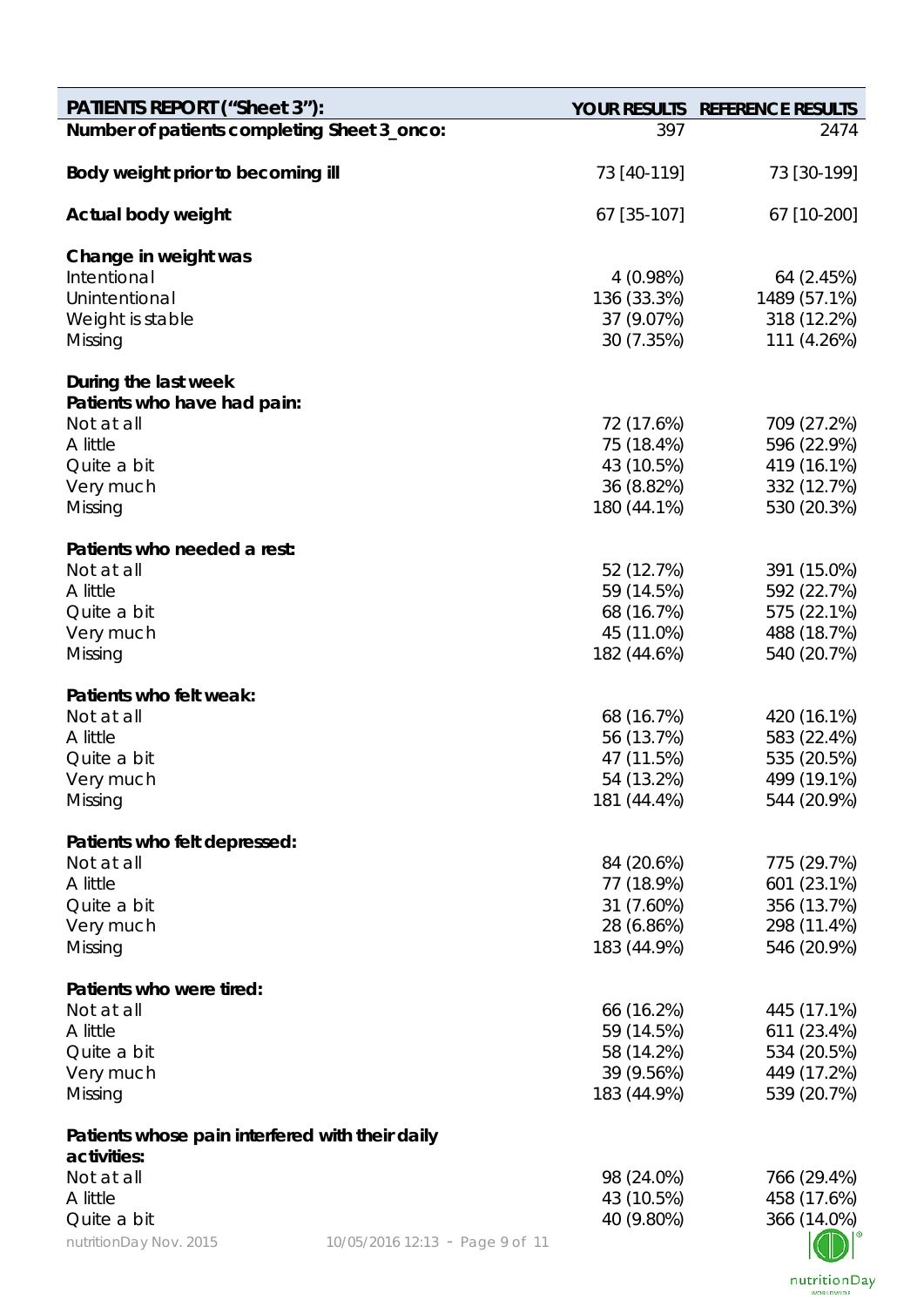| Very much                                       | 40 (9.80%)  | 398 (15.3%) |
|-------------------------------------------------|-------------|-------------|
| Missing                                         | 184 (45.1%) | 582 (22.3%) |
|                                                 |             |             |
|                                                 |             |             |
| Patients who lacked appetite:                   |             |             |
| Not at all                                      | 114 (27.9%) | 779 (29.9%) |
| A little                                        | 47 (11.5%)  | 485 (18.6%) |
| Quite a bit                                     | 33 (8.09%)  | 378 (14.5%) |
|                                                 |             |             |
| Very much                                       | 27 (6.62%)  | 391 (15.0%) |
| Missing                                         | 184 (45.1%) | 548 (21.0%) |
|                                                 |             |             |
| Just now                                        |             |             |
| Patients who have pain:                         |             |             |
|                                                 |             |             |
| Not at all                                      | 120 (29.4%) | 901 (34.6%) |
| A little                                        | 77 (18.9%)  | 676 (25.9%) |
| Quite a bit                                     | 16 (3.92%)  | 327 (12.5%) |
| Very much                                       | 13 (3.19%)  | 152 (5.83%) |
| Missing                                         | 180 (44.1%) | 533 (20.4%) |
|                                                 |             |             |
|                                                 |             |             |
| Patients who need a rest:                       |             |             |
| Not at all                                      | 75 (18.4%)  | 438 (16.8%) |
| A little                                        | 79 (19.4%)  | 705 (27.0%) |
| Quite a bit                                     | 51 (12.5%)  | 555 (21.3%) |
|                                                 | 21 (5.15%)  | 347 (13.3%) |
| Very much                                       |             |             |
| Missing                                         | 179 (43.9%) | 538 (20.6%) |
|                                                 |             |             |
| Patients who feel weak:                         |             |             |
| Not at all                                      | 94 (23.0%)  | 503 (19.3%) |
| A little                                        | 64 (15.7%)  | 647 (24.8%) |
|                                                 |             |             |
| Quite a bit                                     | 42 (10.3%)  | 538 (20.6%) |
| Very much                                       | 22 (5.39%)  | 352 (13.5%) |
| Missing                                         | 184 (45.1%) | 541 (20.8%) |
|                                                 |             |             |
| Patients who are depressed:                     |             |             |
| Not at all                                      | 107 (26.2%) | 915 (35.1%) |
|                                                 |             |             |
| A little                                        | 74 (18.1%)  | 559 (21.4%) |
| Quite a bit                                     | 27 (6.62%)  | 332 (12.7%) |
| Very much                                       | 15 (3.68%)  | 225 (8.63%) |
| Missing                                         | 181 (44.4%) | 549 (21.1%) |
|                                                 |             |             |
| Patients who are tired:                         |             |             |
|                                                 |             |             |
| Not at all                                      | 94 (23.0%)  | 537 (20.6%) |
| A little                                        | 57 (14.0%)  | 669 (25.7%) |
| Quite a bit                                     | 49 (12.0%)  | 500 (19.2%) |
| Very much                                       | 23 (5.64%)  | 326 (12.5%) |
|                                                 | 182 (44.6%) | 549 (21.1%) |
| Missing                                         |             |             |
|                                                 |             |             |
| Patients whose pain interferes with their daily |             |             |
| activities:                                     |             |             |
| Not at all                                      | 130 (31.9%) | 881 (33.8%) |
| A little                                        | 44 (10.8%)  | 483 (18.5%) |
|                                                 |             |             |
| Quite a bit                                     | 26 (6.37%)  | 346 (13.3%) |
| Very much                                       | 20 (4.90%)  | 301 (11.5%) |
| Missing                                         | 184 (45.1%) | 563 (21.6%) |
|                                                 |             |             |